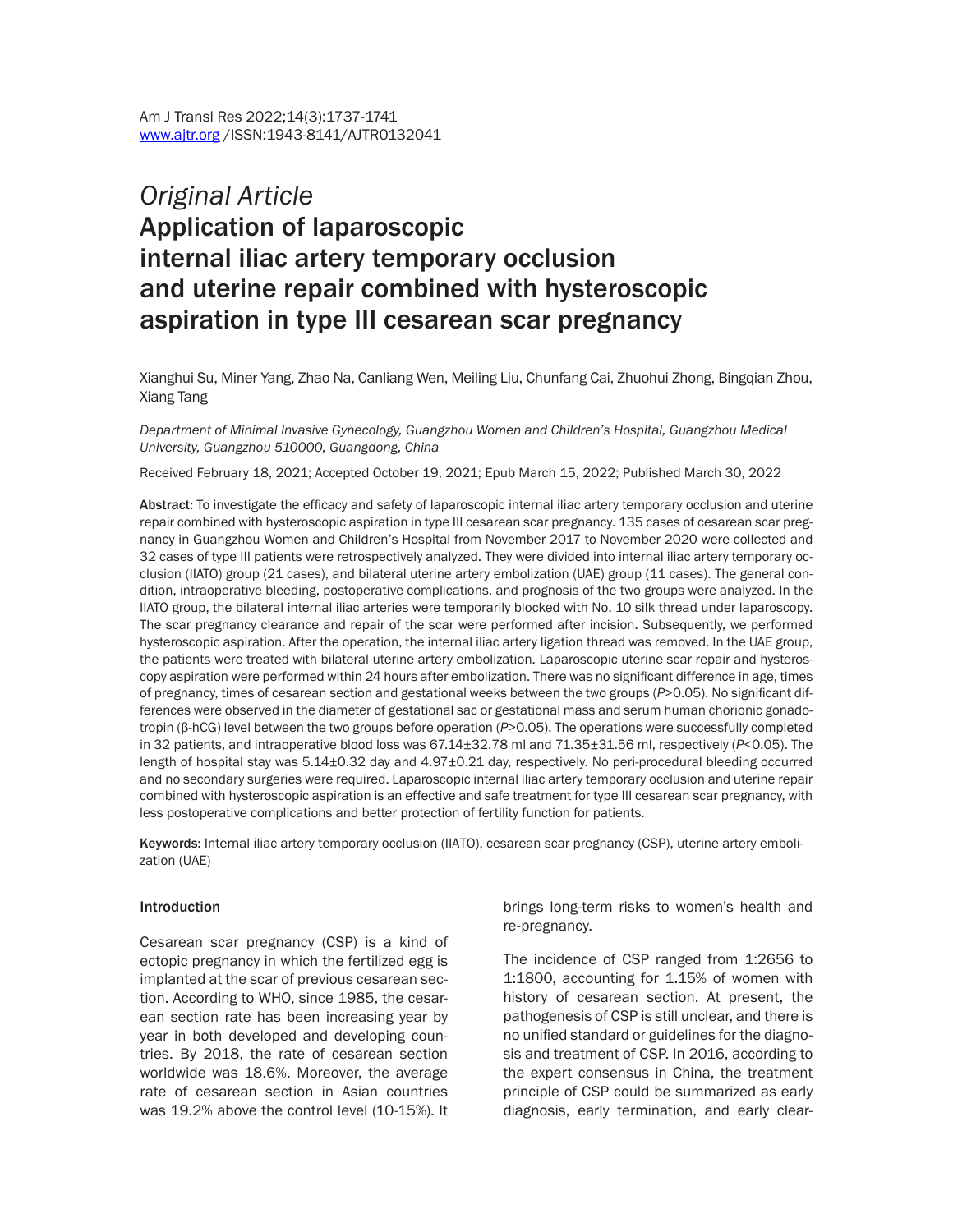

Figure 1. Laparoscopic internal iliac artery temporary occlusion. U: uterine, F: fallopian tube, A: right internal iliac artery.

ance. The CSP patients may suffer from bleeding, uterine rupture, uterine arteriovenous fistula, and even hysterectomy during and after curettage. In order to reduce bleeding and complications after surgery, we explored the safety of laparoscopic internal iliac artery temporary occlusion and uterine repair combined with hysteroscopic dilation curettage in the treatment of type III cesarean scar pregnancy.

### **Methods**

135 cases of cesarean scar pregnancy in our hospital from November 2017 to November 2020 were collected and 32 cases of type III patients were retrospectively analyzed. All the patients met the following ultrasound standards: (1) the gestational sac was partially or completely implanted in the uterine scar; (2) the intrauterine and cervical canal of uterus were empty; (3) the thickness of myometrium between gestational sac and bladder was less than 3 mm; (4) CDFI: trophoblast blood flow signal (low resistance blood flow) was found in the scar. The patients were followed up for 2-12 months.

All patients were evaluated preoperatively, including preoperative biochemical indexes, chest X-ray, electrocardiogram, transvaginal color Doppler ultrasound, exclusion of surgical contraindications and signing of surgical consent. In the IIATO group, the retroperitoneum was opened and the bilateral internal iliac arteries were separated 2 cm below the bifurcation of iliac artery. No. 10 silk thread was used to temporarily block the internal iliac artery (Figure 1). Then we separated bladder peritoneum reflection and ultraviolet blue bulge mass was visible. Pituitrin was injected into the

uterine body. At this time, the bilateral internal iliac artery was temporarily blocked with a knot. Subsequently, we opened the most protruding part of the mass with ultrasonic knife, removed the pregnant tissue and performed suction of decidual tissue in uterine cavity. After repairing the myometrial tissue, we intermittently sutured full thickness incision with 2-0 absorbable suture and continuously sutured the seromuscular layer with 2-0 absorbable suture. The uterine cavity was examined by hysteroscopy. The residual tissue and bleeding point were treated by excision and electrocoagulation. After the operation, the No. 10 silk suture was removed and color of uterus was observed.

In the UAE group, the patients were treated with bilateral uterine artery embolization. Laparoscopic uterine scar pregnancy clearance and repair were performed within 24 hours after embolization. After uterine repair, aspiration of uterus and hysteroscopy were applied. The procedures of laparoscopic scar pregnancy clearance and repair were same as IIATO group. This study was approved by the Ethics Committee of the Guangzhou Women and Children's Hospital.

The measurement data in accordance with norme measurement data in accordance with nor-<br>mal distribution were expressed by  $\bar{x}$ ±sd, and comparison between the two groups was performed by independent sample t test. Nonnormal distribution data were expressed by median [M (p25-p75)], and comparison between the two groups was performed by rank sum test. Statistical analyses were performed with SPPS 22.0. The level of statistical significance was set at *P*<0*.*05.

### **Results**

From November 2017 to November 2020, 32 cases of type III cesarean scar pregnancy were included in our study. There was no significant difference in gestational sac diameter, preoperative β-hCG level and intraoperative blood loss between the two groups (Table 1). However, there was significant difference in postoperative vaginal bleeding and postoperative menstrual recovery time. The possibility of vaginal bleeding more than 20 days after treatment in IIATO group was significantly less than that in UAE group (*P*<0.05). There was no significant difference in the length of hospital stay between the two groups (*P*>0.05), but the menstrual recovery time in UAE group was longer. The average of the menstrual recovery time in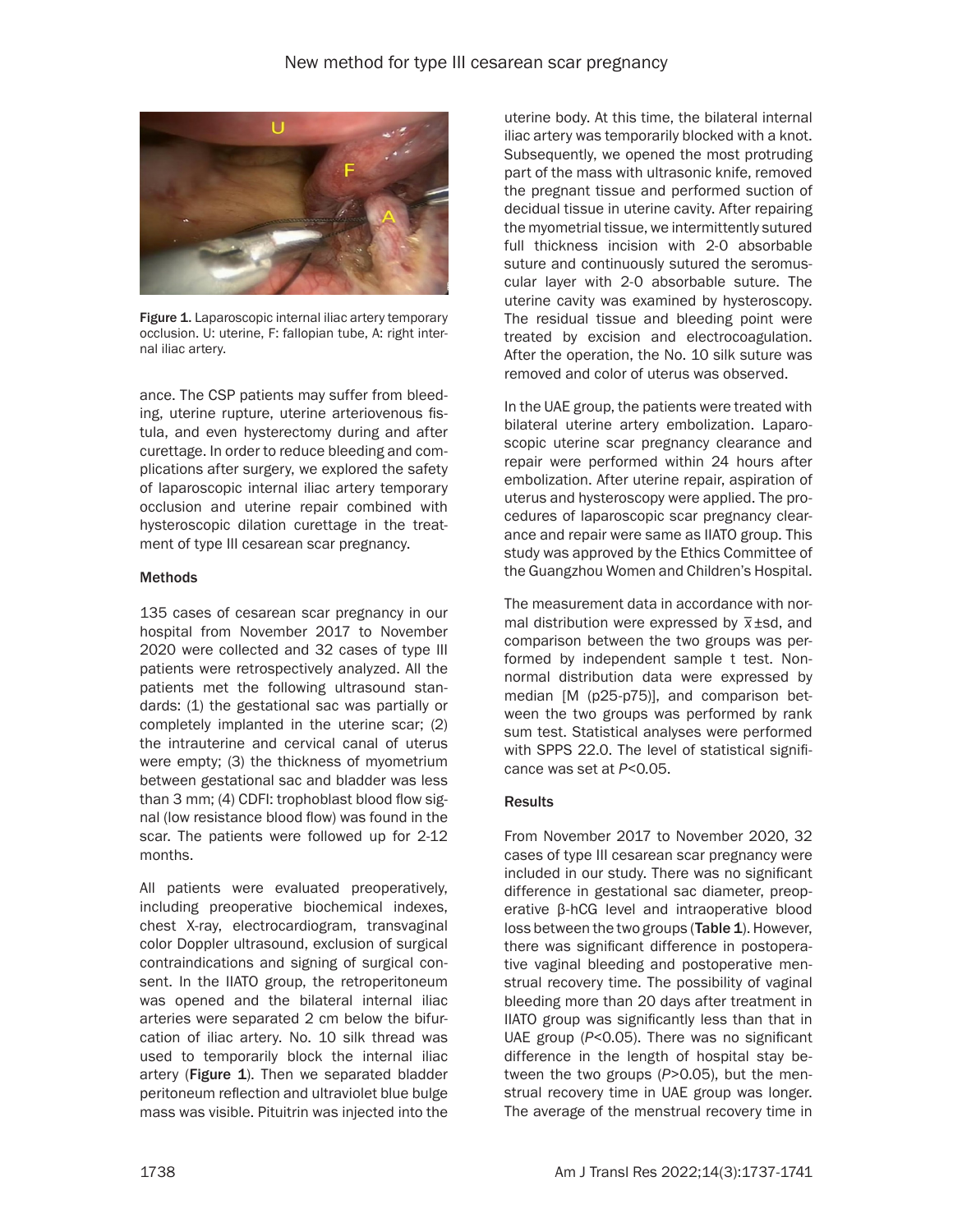Table 1. Clinical characteristics of the two groups

|                       | $IIATO(n=21)$   | $UAE$ (n=11)      | P value |
|-----------------------|-----------------|-------------------|---------|
| Age $(y)$             | $34.38 + 4.30$  | 33.70±4.09        | >0.05   |
| Gravidity             | $2.95 + 0.12$   | $3.04 + 0.09$     | >0.05   |
| Parity                | $1.50 + 0.75$   | $1.62 + 0.85$     | >0.05   |
| Number of CS          | $1.75 \pm 0.23$ | $1.64 + 0.31$     | >0.05   |
| The time of pregnancy | 47.35±12.73     | $49.21 \pm 13.13$ | >0.05   |

Table 2. Clinical characteristics and operative data of the two groups

|                                         | $IIATO (n=21)$          | $UAE(n=11)$             | P value |
|-----------------------------------------|-------------------------|-------------------------|---------|
| Gestational sac diameter (cm)           | $2.93 \pm 0.54$         | $2.89 + 0.39$           |         |
| Preoperative serum hCG (10000 mol/L)    | $2.62 + 0.76$           | $2.41 + 0.57$           | >0.05   |
| Intraoperative blood loss (ml)          | 67.14±32.78             | 71.35±31.56             | >0.05   |
| Hospital stay (d)                       | $5.14 \pm 0.32$         | $4.97 \pm 0.21$         | >0.05   |
| Postoperative vaginal bleeding time (d) | 23.33±10.71 25.21±11.15 |                         | < 0.05  |
| Recovery time of menstruation           |                         | 38.38±12.73 54.81±15.66 | < 0.05  |
|                                         |                         |                         |         |

IITAO group was 38.38±12.73 days, while that in UAE group was 54.81±15.66 days (*P*<0.05) (Table 2). No serious complications were observed in both groups.

# **Discussion**

CSP refers to the pregnancy sac, fertilized egg or embryo implanted in the previous cesarean scar, which was first put forward in 1978 [1]. The incidence of CSP was 1/2000 and 6.1% of ectopic pregnancies in women with history of Caesarean delivery. In the last decade, the incidence rate of CSP has gradually elevated with the increasing number of caesarean surgeries and the improvement of ultrasound diagnosis [2, 3].

However, CSP has no relationship with age of patients, and the interval from the previous cesarean section. The pathogenesis of scar pregnancy is still not clear. The possible mechanism may be speculated as the implantation in the defect of cesarean scar. There are risks of uterine rupture, placental implantation, and bleeding with the progress of CSP due to the poor elasticity of fibrous tissue in the scar. The placental villus is implanted into the myometrium or scar tissue with the middle decidual layer absent was considered as the pathological basis.

Studies have shown that uterine scar hinders embryo implantation not only owing to the physical existence of scar, but also because of the overall influence of endometrium after previous cesarean. Notably, the risk of scar pregnancy may be proportional to the size of scar defects in the anterior wall of the uterus. No evidence showed that scar pregnancy is related to the number of previous cesarean section, but women with previous elective cesarean section due to abnormal fetal position have a higher risk of CSP [4].

Most patients could get normal pregnancy after

CSP. Previous research reported that the incidence of recurrent CSP after curettage with or without UAE was 3.2-5.0% [5]. The risk factors of recurrent CSP include scar thickness less than 5 mm, pregnancy sac protruding to vesical peritoneal reflection, cesarean section performed in low level hospitals, abdominal pain and vaginal bleeding in previous CSP. In our study, the recurrence rate of CSP was 3.7% with 5 recurrent cases in all 135 CSP cases.

The average gestational age of scar pregnancy was 7.5±2.5 weeks [3]. In our study, the average gestational age of all CSP patients was 48.5±8.79 days. The average gestational age of UAE group was 47.35±12.73 days, while the average gestational age of IIATO group was 49.21±13.13 days. Compared with >9 weeks of gestation, CSP diagnosed at an gestation age ≤9 weeks was associated with a significantly lower risk of composite adverse outcome, such as massive hemorrhage, need for transfusion, uterine rupture and other emergency requiring urgent intervention [6].

At present, CSP is primarily diagnosed by ultrasound. In Li's research, contrast-enhanced ultrasound was more accurate in the diagnosis of CSP. The diagnostic sensitivity and specificity of scar pregnancy reached 77.8% and 100% respectively with PI ratio of cesarean scar and myometrium set to 1.08. The contrastenhanced ultrasound improved the diagnostic rate of CSP and reduced the misdiagnosis [7].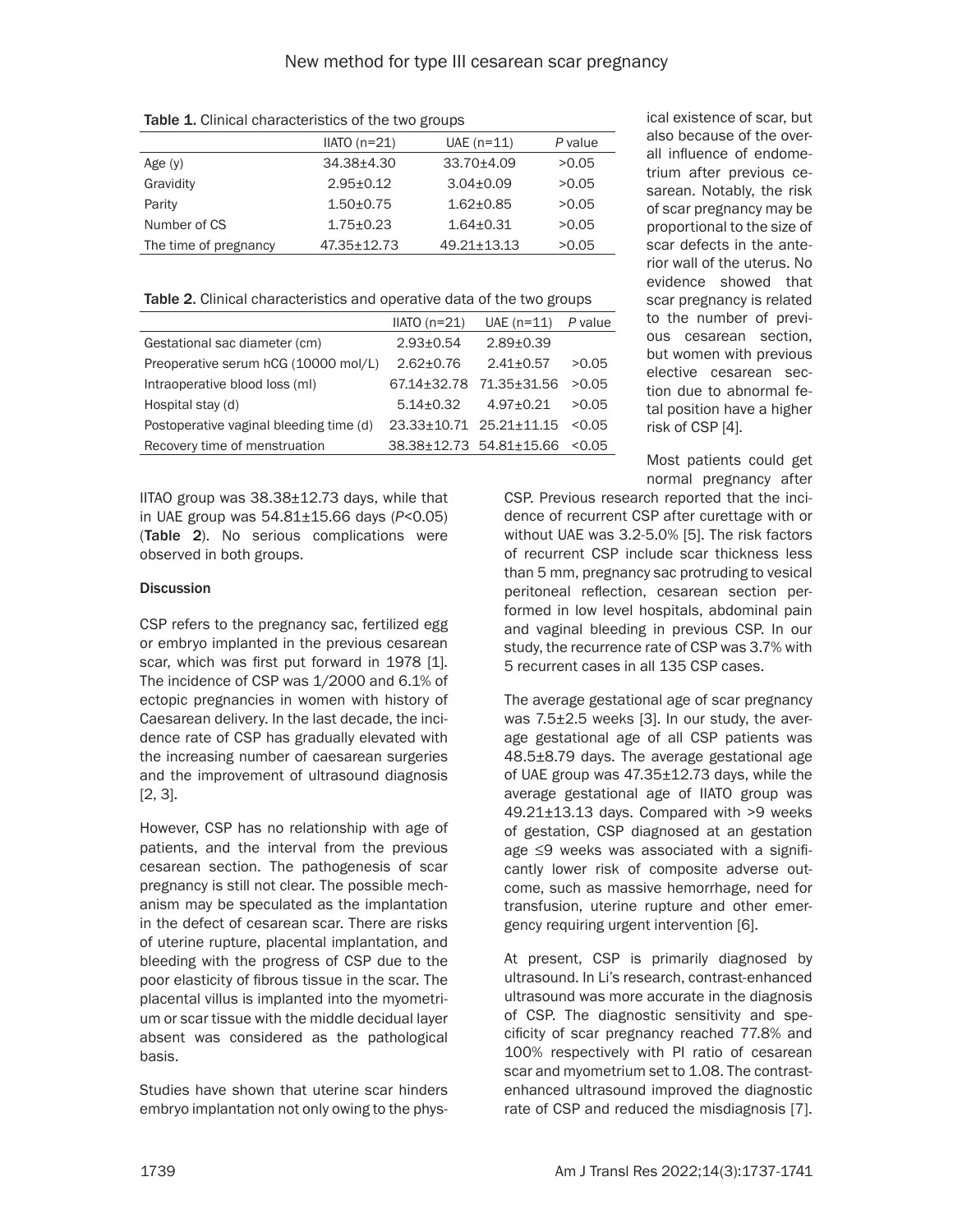In Darwish's study, 47.6% of patients were asymptomatic, 33.3% patients complained vaginal bleeding, and 19.1% patients complained abdominal pain in associate with vaginal bleeding [8]. If the first pregnancy ultrasound is later, the diagnosis may be delayed due to asymptomatic CSP [9]. In our study, out of 135 CSP patients, 43 (31.9%) were diagnosed by routine ultrasound examination with no symptoms. Besides, two patients were diagnosed with massive vaginal bleeding after amenorrhea. And the rest with vaginal bleeding after amenorrhea were diagnosed with ultrasound examination. Early diagnosis and treatment are important for the best prognosis. Therefore, every pregnant woman with history of cesarean delivery should be screened by ultrasound in first trimester of pregnancy [10].

For now, the treatment of CSP includes local injection of MTX, curettage, UAE combined with curettage and uterine repair, IIATO combined with curettage and uterine repair and HIFU combined with hysteroscopy. A systematic review of 2037 CSP patients showed that 14 different treatment methods were used, of which the success rate of laparoscopic surgery reached 97.1%, while the success rate of UAE combined with curettage or hysteroscopy was 95.4% [11, 12].

Temporary occlusion of bilateral internal iliac artery could reduce uterine blood flow by 48% with pulse pressure by 85%. Since 2006, it has been reported that the average time of internal iliac artery occlusion was 27-60 minutes [13]. In our study, the average occlusion time of 21 patients was 30±12.05 minutes. We began to block bilateral internal iliac artery after separating pelvic adhesion and vesical peritoneal reflection. It could shorten the occlusion time and reduce the complications related to tissue ischemia.

UAE is typically performed as an adjunct to other medical or surgical procedures either prophylactically or therapeutically when hemorrhage occurs [14]. Several studies have reported that use of UAE prior to curettage for the treatment of CSP was helpful in controlling massive bleeding [15]. UAE should be combined with other treatments for women who want to conceive again considering it required a long follow-up period [16]. Comparing with temporary occlusion of bilateral internal iliac artery,

UAE has risks of post embolism syndrome, ovarian function and urinary system damage, intrauterine adhesion and even pulmonary embolism, sepsis, or rectal perforation [17-20]. UAE combined with hysteroscopy could not repair the existing uterine scar or reduce the risk of recurrence, especially for those who want to preserve fertility. In our study, the menstrual recovery time in UAE group was longer than that in IITAO group. One patient in UAE group underwent hysteroscopic surgery due to intrauterine adhesions after surgery. We thought that temporary occlusion of the internal iliac artery has less long-term effect on uterine blood supply than UAE.

The guidelines of SMFM 2020 suggests that once patients were diagnosed as CSP, expectant treatment is opposed (IB), and hysteroscopic, laparoscopic or ultrasound-guided aspiration of uterus is recommended to avoid aspiration alone (IIC) [11]. In our study, we repaired uterine after laparoscopic internal iliac artery temporary occlusion and then performed hysteroscopy to ensure that there was no residual pregnancy tissue in the uterine cavity. It is important for the patients who have fertility requirements.

Laparoscopic temporary occlusion of bilateral internal iliac arteries combined with uterine repair and Hysteroscopy is an effective method for the treatment of type III CSP.

# Disclosure of conflict of interest

None.

Address correspondence to: Xiang Tang, Department of Minimal Invasive Gynecology, Guangzhou Women and Children's Hospital, Guangzhou Medical University, No. 9, Jinsui Road, Tianhe District, Guangzhou 510000, Guangdong, China. Tel: +86- 18502072073; E-mail: [jacktang14@hotmail.com](mailto:jacktang14@hotmail.com)

### References

- [1] Lin Y, Xiong C, Dong C and Yu J. Approaches in the treatment of cesarean scar pregnancy and risk factors for intraoperative hemorrhage: a retrospective study. Front Med (Lausanne) 2021; 8: 682368.
- [2] Doroszewska K, Milewicz T, Bereza T, Horbaczewska A, Komenda J, Klosowicz E and Jach R. Cesarean scar pregnancy-various methods of treatment. Folia Med Cracov 2019; 59: 5-14.